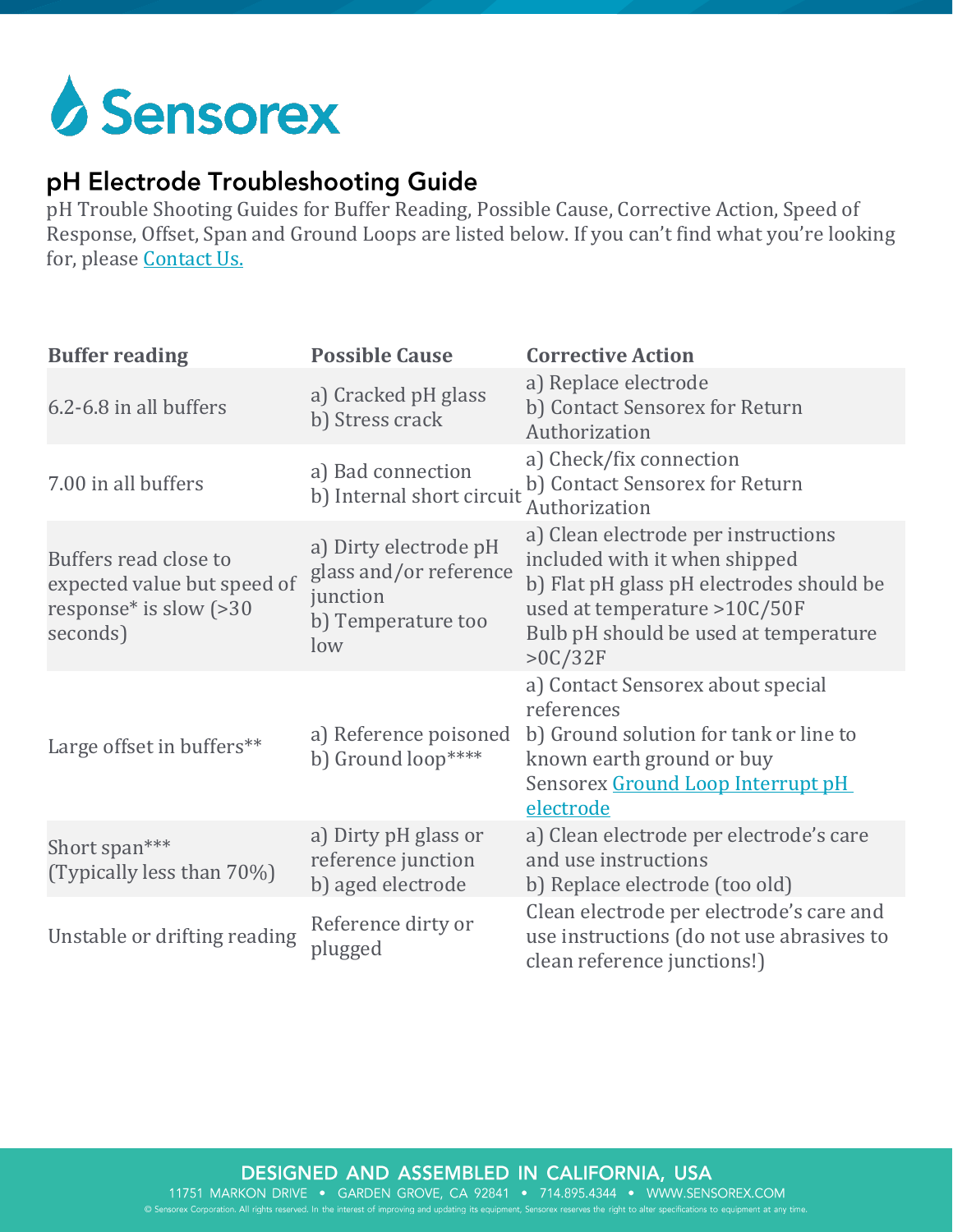# Speed of Response\*

If you are still having problems after trying the above diagnostics, fill out our Application [Questionnaire](https://sensorex.com/contact) and e-mail it to us for assistance.

#### Offset\*

New pH electrodes from Sensorex with spherical pH measuring surfaces will respond to within 95% of their final value in less than one second. New flat surface electrodes (due to their higher initial impedance) have 95% response in less than five seconds. As electrodes age, their impedance will increase and their Speed of Response will become slower. Coatings on the pH glass will also give a slower response time.

A perfect electrode will read 7.00 in 7.00 buffer. Offset is defined as the difference between the electrode's reading in 7.00 buffer and 7.00. For example, when an electrode reads 7.15 in 7.00 buffer, its Offset is 0.15 (7.15-7.00 = 0.15). The factory specification for a new electrode is 7.00 +/-0.20 pH since all modern meters and controllers are easily capable of correcting such offset.

### Span\*\*\*

A perfect electrode will have 100% of the theoretical Span which means that when an electrode is calibrated to read 7.00 in 7.00 buffer and is place in 4.00 buffer, it will read 4.00. Sensorex specification for a new electrode is at least 97% of theoretical Span. So when an electrode is placed in 4.00 buffer, it can read between 3.90 and 4.10. Similar to Offset, most meters and controllers have Span adjustments to correct for span errors. Normal electrode aging will reduce the Span. As long as the pH meter or controller has sufficient adjustment to correct the reduced span, the electrode is usable, providing the speed of response is acceptable to your process. Coating on the pH sensitive glass can also reduce the Span.